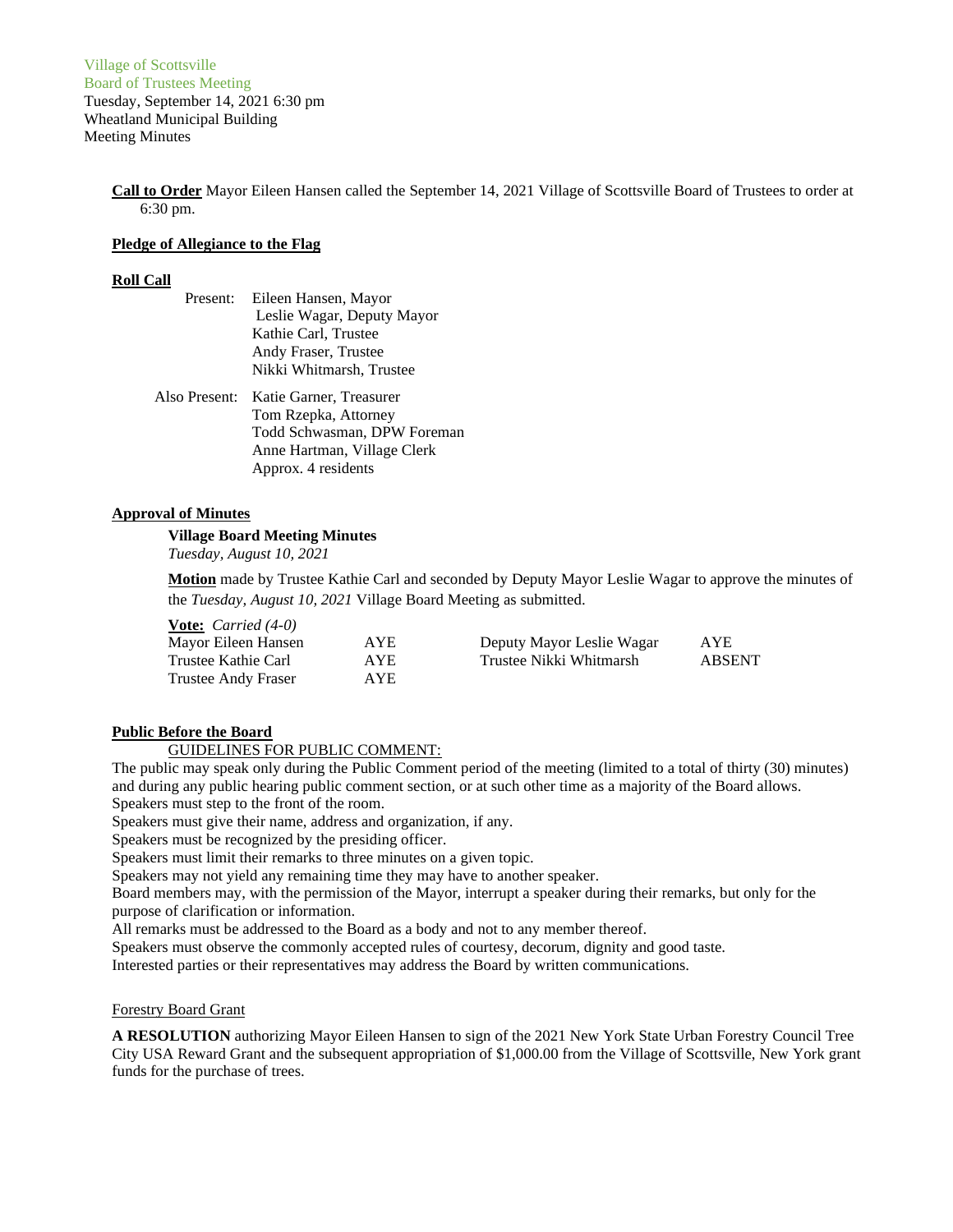**Motion** made by Trustee Kathie Carl and seconded by Deputy Mayor Leslie Wagar to authorize the above Urban Forestry Council resolution.

| <b>Vote:</b> <i>Carried</i> $(4-0)$ |      |                           |               |
|-------------------------------------|------|---------------------------|---------------|
| Mayor Eileen Hansen                 | AYE. | Deputy Mayor Leslie Wagar | <b>AYE</b>    |
| Trustee Kathie Carl                 | AYE. | Trustee Nikki Whitmarsh   | <b>ABSENT</b> |
| Trustee Andy Fraser                 | AYE. |                           |               |

## Historic Code

Upon review of Chapters 99 and 170, 170 does incorporate all essential matter from 99. Rochester Street Historic Advisory Board will review it at their next meeting and report to the Village Board in October.

## **Reports - Attorney Thomas Rzepka**

Working with Ray DiRaddo, Town Attorney, on the Trail Town Initiative, if the Village sees value in the funds given, may bring business and awareness to the Village

Governor Hochul reinstated the remote meetings law until January 15, 2022 with the same guidelines as before, recorded and transcribed.

## **Department Reports**

# **Building Inspector/Code Enforcement Officer**

### **Permits Issued**

- North Rd (Fence)
- Scott Crescent (Generator)
- Diana Drive (Roof Mounted Solar)
- Oatka Place (Exterior renovation)
- Main Street (Roof Replacement)
- Briarwood Lane (Generator)
- Grove Street (Generator)
- Rochester Street (Deck permit currently sent to Historical Board for Review. Building Department is ok with all plans and is up to code.)
- Chicken permit for 29 E. Cavalier needs review by Village Board. Does not meet the .5 acres the village code currently requires.
- Possible new tenant looking to buy 35 Main Street for a downstairs offices and upstairs BNB. They are working on getting me the paperwork so it can be reviewed by the planning and zoning board.

### **Permits Finalized**

• Multiple permits have been closed or in the final process of being closed.

### **Fire Marshal**

• Apartment fire located at 40 Briarwood Place. Working with Building Maintenance and SWR engineering on a rebuilding plan. Plans for the rebuild will be coming soon for my review.

### **Code Enforcement**

- Certified letter has been sent to 230 Briarwood Lane saying that our contractor will mow the lawn for a minimum fee of \$200 if her lawn goes about the NYS code of 10 inches. If not cut, I will be having Conte Lawn care out to mow.
- One current chicken permit in the village has a rooster on property and they are currently in the process of re-locating the chicken.
- Letters have been sent out to two locations for unregistered vehicles and they all have been moved.

### **Upcoming**

Chicken permit at 29 East Cavalier; does not meet the land acreage requirements per the village code. Property is less than .5 acre.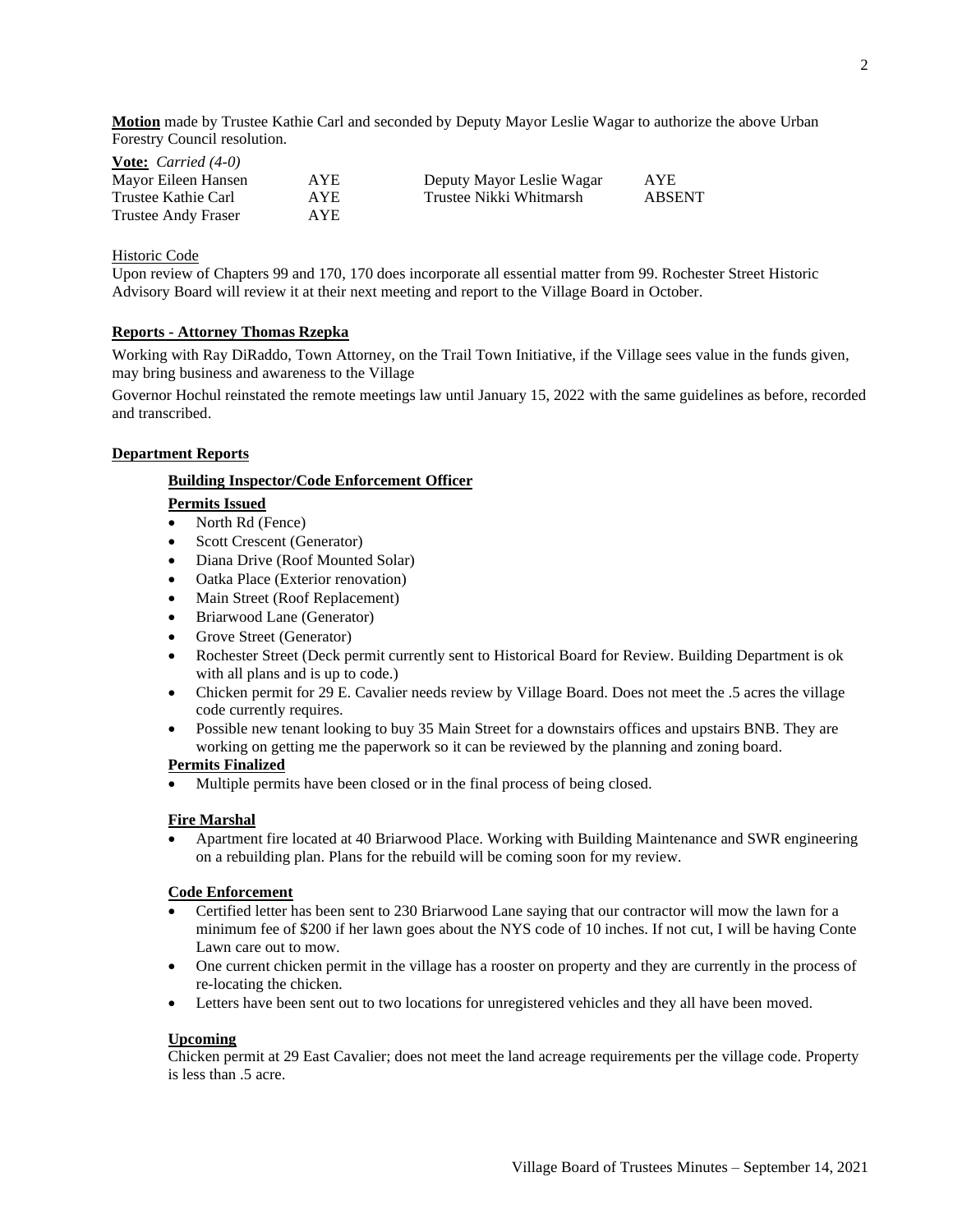**Motion** made by Trustee Kathie Carl and seconded by Deputy Mayor Leslie Wagar to grant a special permit to allow the residents at 29 East Cavalier Rd., Scottsville, NY to house six (6) chickens as stated in Village Code §54-26 Domesticated Chickens.

**Vote:** *Denied (0-4)*

| Mayor Eileen Hansen        | <b>NAY</b> | Deputy Mayor Leslie Wagar | NAY    |
|----------------------------|------------|---------------------------|--------|
| Trustee Kathie Carl        | <b>NAY</b> | Trustee Nikki Whitmarsh   | ABSENT |
| <b>Trustee Andy Fraser</b> | NAY        |                           |        |

## **DPW – Ken Bohn & Todd Schwasman**

- Catch basin repairs and storm sewer pipe repairs
- Mowing/string-trimming
- Both leaf machines are serviced and ready for the season
- Johnson Park floor the be completed the week of Oct. 18, pricing folding tables and chairs with a storage rack,
- Crosswalk striping to be completed this month using school equipment
- Blacktop repairs throughout the village streets this month
- Main St. and Beckwith Ave will be striped this weekend
- 3 of the 4 cameras at JP need to be replace, received quote, Trustee Fraser will send the County contract for cameras

### **Updates**

### **Treasurer – Katie Garner**

#### *Pay Bills:*

**Motion** made by Deputy Mayor Leslie Wagar and seconded by Trustee Kathie Carl to approve payables on the AP Check Register Report through September 14, 2021 and prepaid bills with General Payables totaling *\$30,912.83.*

**Vote:** *Carried (4-0)* Mayor Eileen Hansen AYE Trustee Kathie Carl AYE

| Deputy Mayor Leslie Wagar | AYE.          |
|---------------------------|---------------|
| Trustee Nikki Whitmarsh   | <b>ABSENT</b> |

Deputy Mayor Leslie Wagar AYE Trustee Nikki Whitmarsh ABSENT

## *Workers Comp reimbursement*

Trustee Andy Fraser AYE

#### *Retiree Copays*

Under 65 get an HSA payment, that is worth more than the \$200 copay reimbursement Look at the policy; it may need clarification

## *Extra Garbage Tote – one tote per tax bill*

**Motion** made by Deputy Mayor Leslie Wagar and seconded by Trustee Kathie Carl to allow one garbage tote per tax parcel, any additional tote will be charged \$80 annually starting November 1with a prorated amount of \$46.66.

**Vote:** *Carried (4-0)*

| Mayor Eileen Hansen        | <b>AYE</b> |
|----------------------------|------------|
| Trustee Kathie Carl        | <b>AYE</b> |
| <b>Trustee Andy Fraser</b> | <b>AYE</b> |

#### *Updates*

Received additional ARPA funds 399.53: look into the use of ARPA money for LED conversion on Main St. – the Village owns those poles

Received Q2 Sales Tax \$151,305.59 which is above budgeted quarterly target. Q2 2020 was \$105, 915.70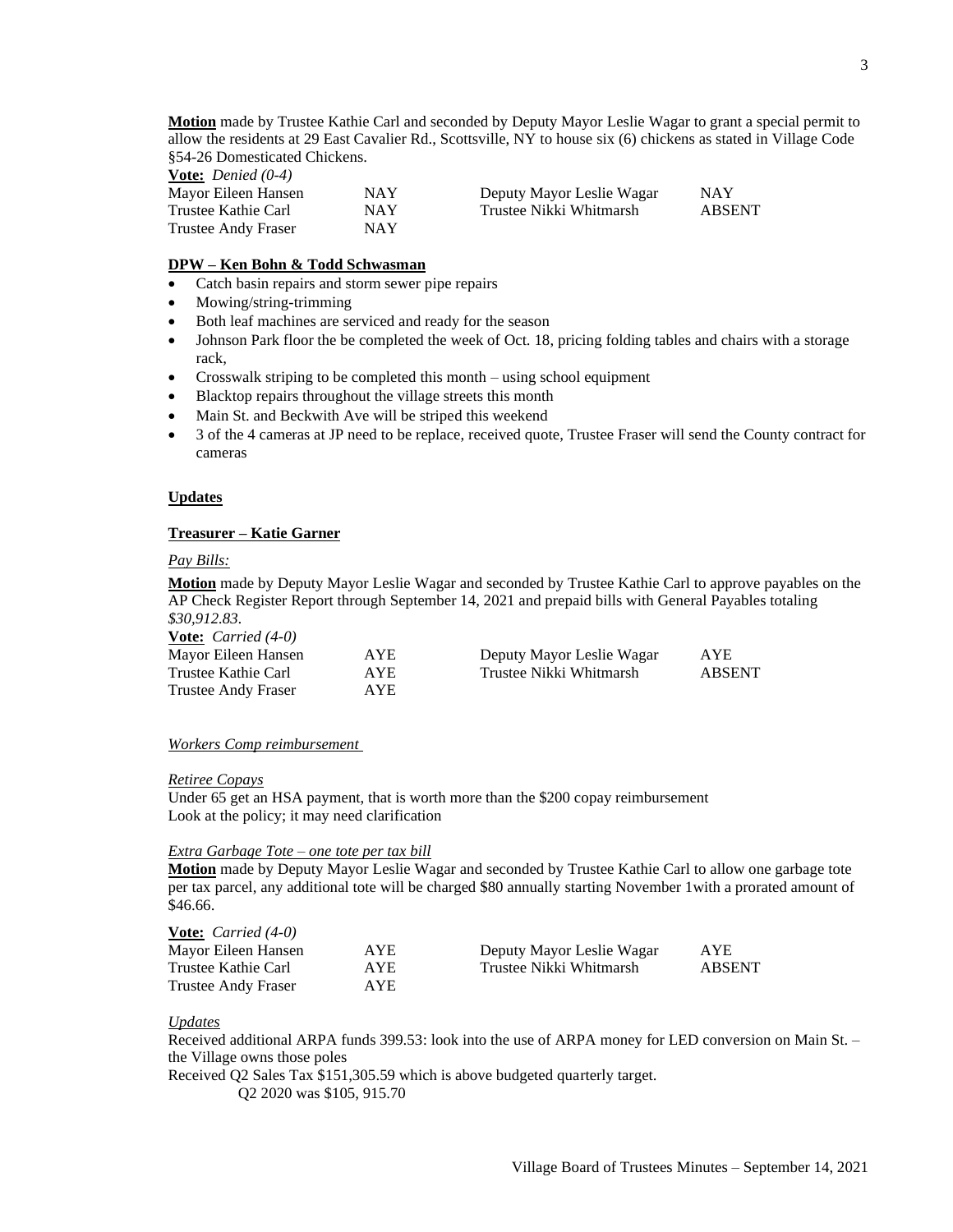## **Clerk – Anne Hartman**

*Delinquent Taxes – 22*

*Rochester St. Crosswalk Petition*

#### *Phone system Cloud Conversion*

Pay \$1,080 upfront for the labor to set up the cloud PBX, migrate your current PBX to it, update all the phones, and anything else necessary to get you moved over, and you'll immediately begin paying \$149/month for the service. Pay nothing extra upfront but continue to pay \$180/month for three years, then it will drop to \$149/month at that point. A phone blast module can be added to the system.

#### **Trustee Reports:**

Deputy Mayor Leslie Wagar – Communications No report

Trustee Andy Fraser – Grants

Monroe County has a flood insurance program that could help the residents on Scott Crescent, Village signs up and residents with flood insurance gets a discount

Trustee Nikki Whitmarsh – Planning Board/Zoning Board of Appeals Absent

Trustee Kathie Carl - Finance No report, budget approaching

#### **Mayor's Reports - Eileen Hansen**

Talked to the Wheatland Seniors about communicating Village news, send out newsletter UCC in the planning stage of an outdoor stage venue

Cannabis legislation – NYCOM has a webinar the Board is encouraged to view

Regulating sale and onsite consumption locations, we will have a schedule a public hearing in December to opt out, gives time for a permissive referendum to be held at the March election

#### **Old Business**

No old business

#### **New Business**

*Appoint David Domina to the Planning Board and Zoning Board of Appeals* **Motion** made by Deputy Mayor Leslie Wagar and seconded by Trustee Kathie Carl to appoint David Domina to the Planning Board and Zoning Board of Appeals to fill a vacant seat. **Vote:** *Carried (4-0)* AYE Deputy Mayor Leslie Wagar AYE Trustee Kathie Carl AYE Trustee Nikki Whitmarsh ABSENT

*Standard Work Resolution*

Trustee Andy Fraser AYE

**MOTION:** made by Trustee Kathie Carl and seconded by Deputy Mayor Leslie Wagar to approve the following resolution: